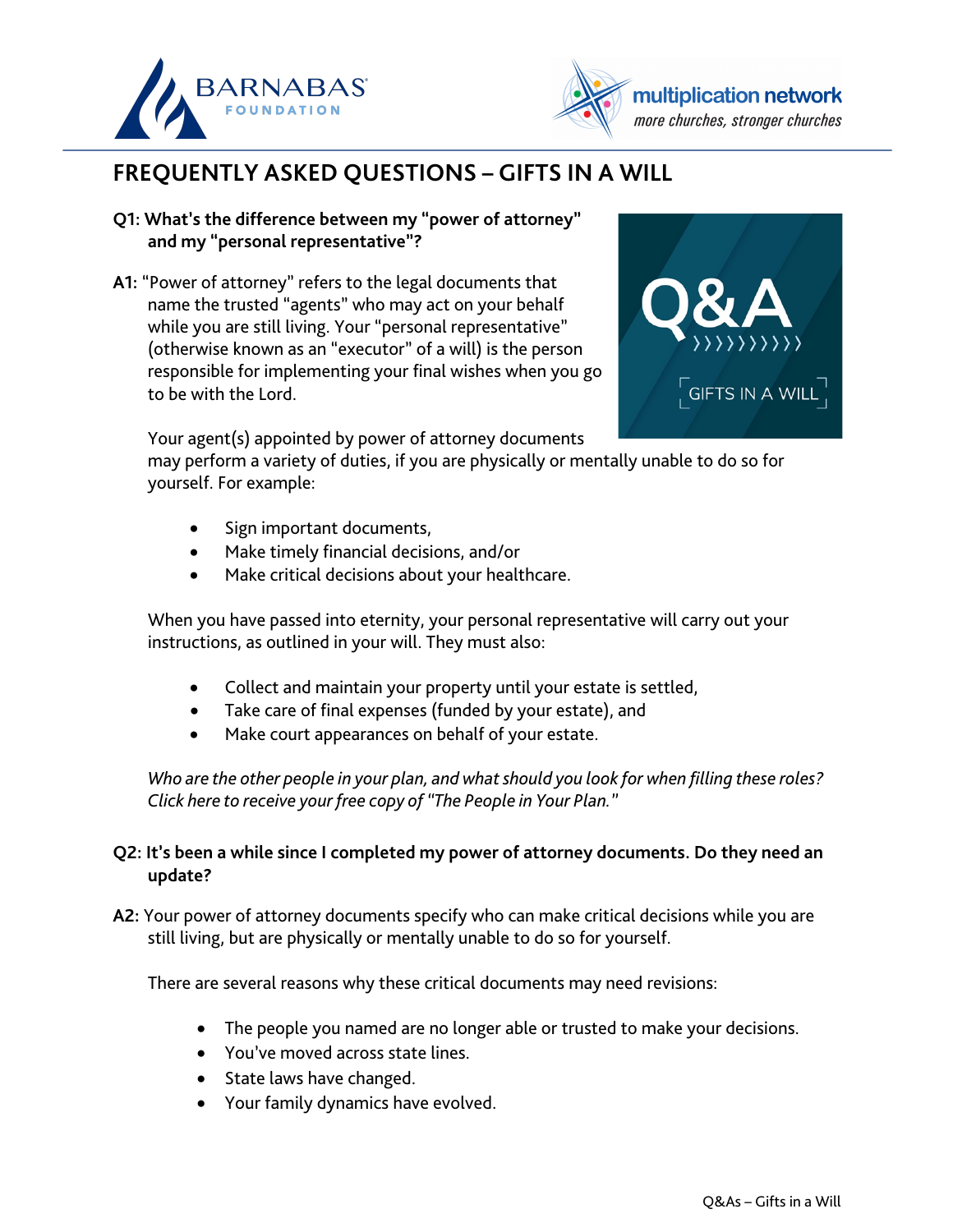



- Your wishes regarding your care have changed.
- Your property has changed in value or composition.

For example, in recent years, many states have updated their laws around "power of attorney" and "power of attorney for healthcare" forms. The specific names of these documents vary from state to state, and recent changes include new requirements, as well as additional provisions that can be included in your plans.

Bottom line, if it's been a while since your power of attorney documents were prepared, it's worth calling your lawyer to see if an update is needed.

*[Who are the other people in your plan, and what should you look for when filling these roles?](https://www.multiplicationnetwork.org/images/Barnabas_Planned_Giving/The_People_in_Your_Plan_Info_Sheet_-_MNM.pdf)  Click here to receive your free copy of "The People in Your Plan."*

## **Q3: My children have varying degrees of financial need, and some are better at handling money than others. How do I create a will that's helpful and fair?**

**A3:** Estate plans based on equal shares can lead to results that are not helpful, and in some cases, do more harm than good.

One child may be able to handle money responsibly. Another finds it irresistible to waste or give it all away. Your children may be far apart in age or at different life stages. Perhaps some of your kids require extra assistance for educational expenses, raising young families, health issues or other special needs. Some families face the added challenge of handing down a business or farm where the continued operation requires significant skill, expertise and capital.

Dividing an estate among children is a complex issue – and there is no one-size-fits-all solution. That's why it's important to discuss all of your planning options with a trusted advisor, who can help you find solutions that fit your circumstances and goals.

*Through Multiplication Network Ministries' partnership with Barnabas Foundation, you can have a complimentary, confidential conversation with a trusted planner who shares your Christian values. To learn more, call Steve Chittenden at (425) 238-9018 or email at SteveChittenden@comcast.net.*

## **Q4: We recently became grandparents for the first time! Do we need to update our will?**

**A4:** Congratulations! New life brings new opportunities for celebration within a family. It also has a way of shifting our priorities, passions and financial situation.

As your circumstances change, your will or trust should also change. In fact, there are a number of personal and professional milestones that warrant updating your plan: